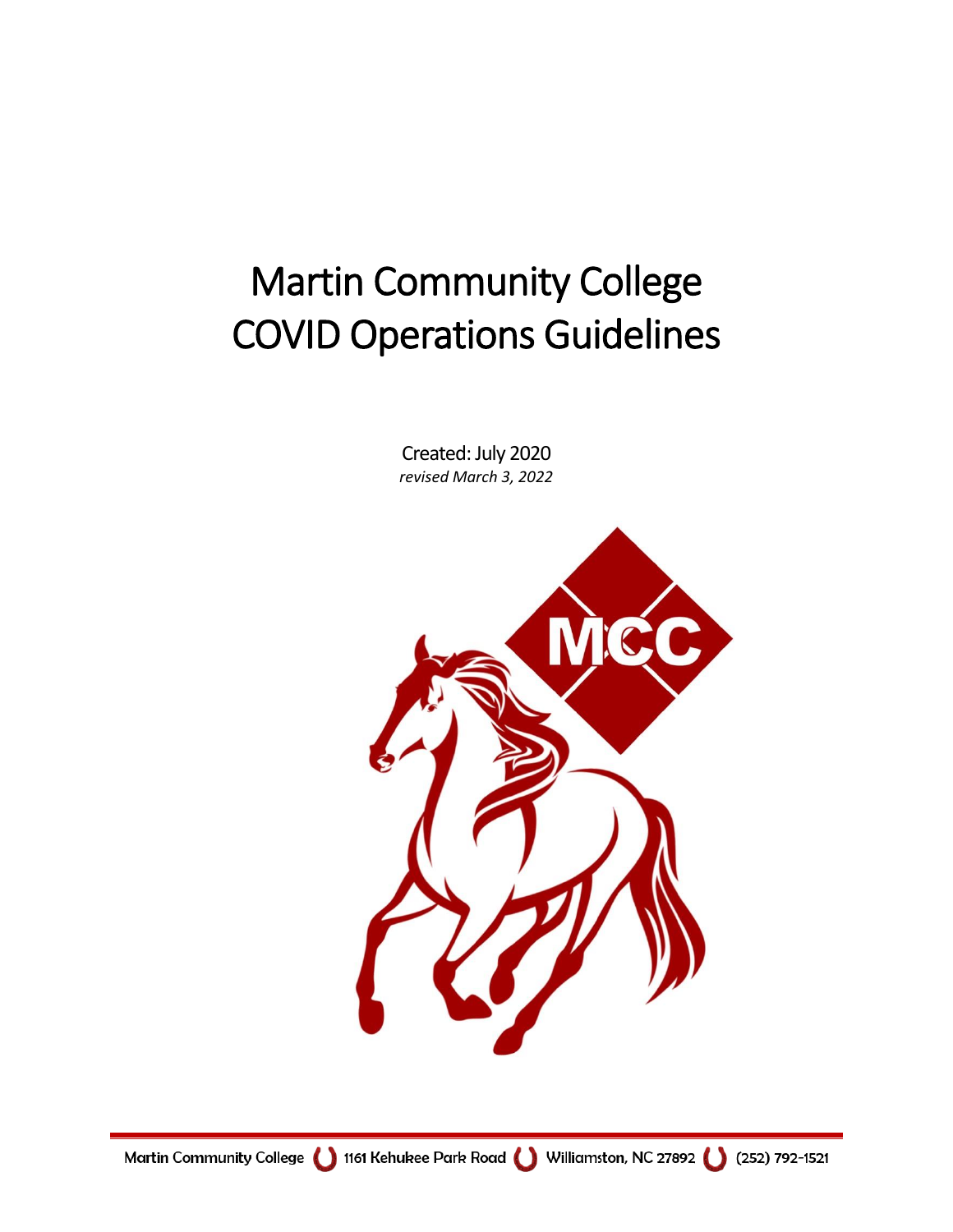#### **Revisions and Timeliness**

The information included in the operational guidance is based on the current recommendations and guidelines. As new information is available regarding best practices, the Operational Guidelines will be updated.

#### **COVID Operations Taskforce Members:**

| Wesley E. Beddard - President                                                                     |
|---------------------------------------------------------------------------------------------------|
| Billy Barber - Associate Vice President, Operations/Business & Industry Services                  |
| Dr. Brian W. Busch - Executive Vice President                                                     |
| Lena Jackson - Administrative Secretary, Small Business Center and Basic Law Enforcement Training |
| Judy Jennette - Director, Communications/Public Information Officer                               |
| Bebe Major – Executive Assistant, President                                                       |
| Kimberly Matthews - Instructor, Biology                                                           |
| Dr. Tabitha R. Miller - Associate Vice President, Academic Affairs/Chief Academic Officer         |
| Nathan Mizell – Associate Vice President, Continuing Education                                    |
| Morgan Roberson - Director, Human Resources                                                       |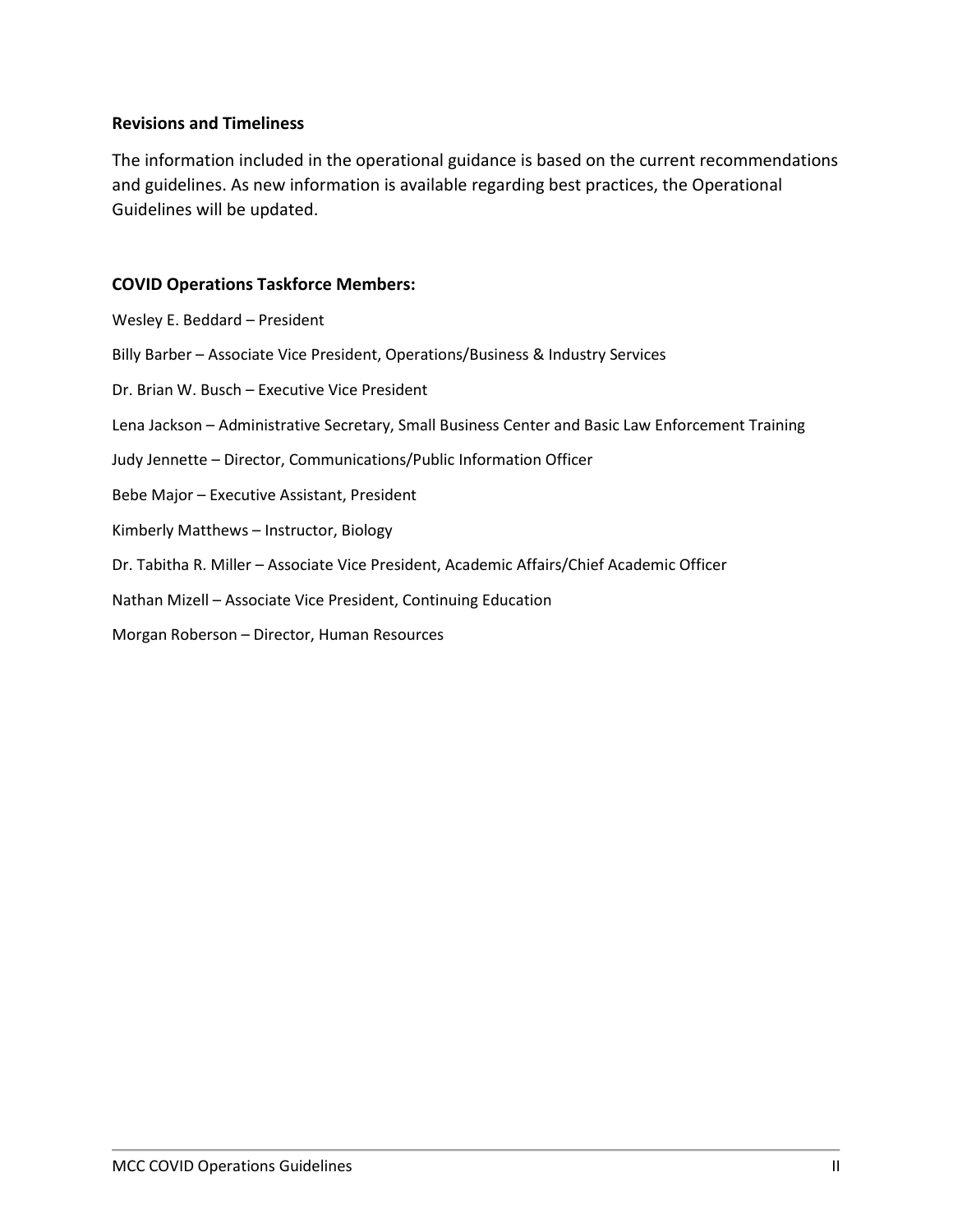# **Table of Contents**

| Who Will Decide How Martin Community College Will Operate and Stay Open? 4 |
|----------------------------------------------------------------------------|
|                                                                            |
|                                                                            |
|                                                                            |
|                                                                            |
|                                                                            |
|                                                                            |
|                                                                            |
|                                                                            |
|                                                                            |
|                                                                            |
|                                                                            |
|                                                                            |
|                                                                            |
|                                                                            |
|                                                                            |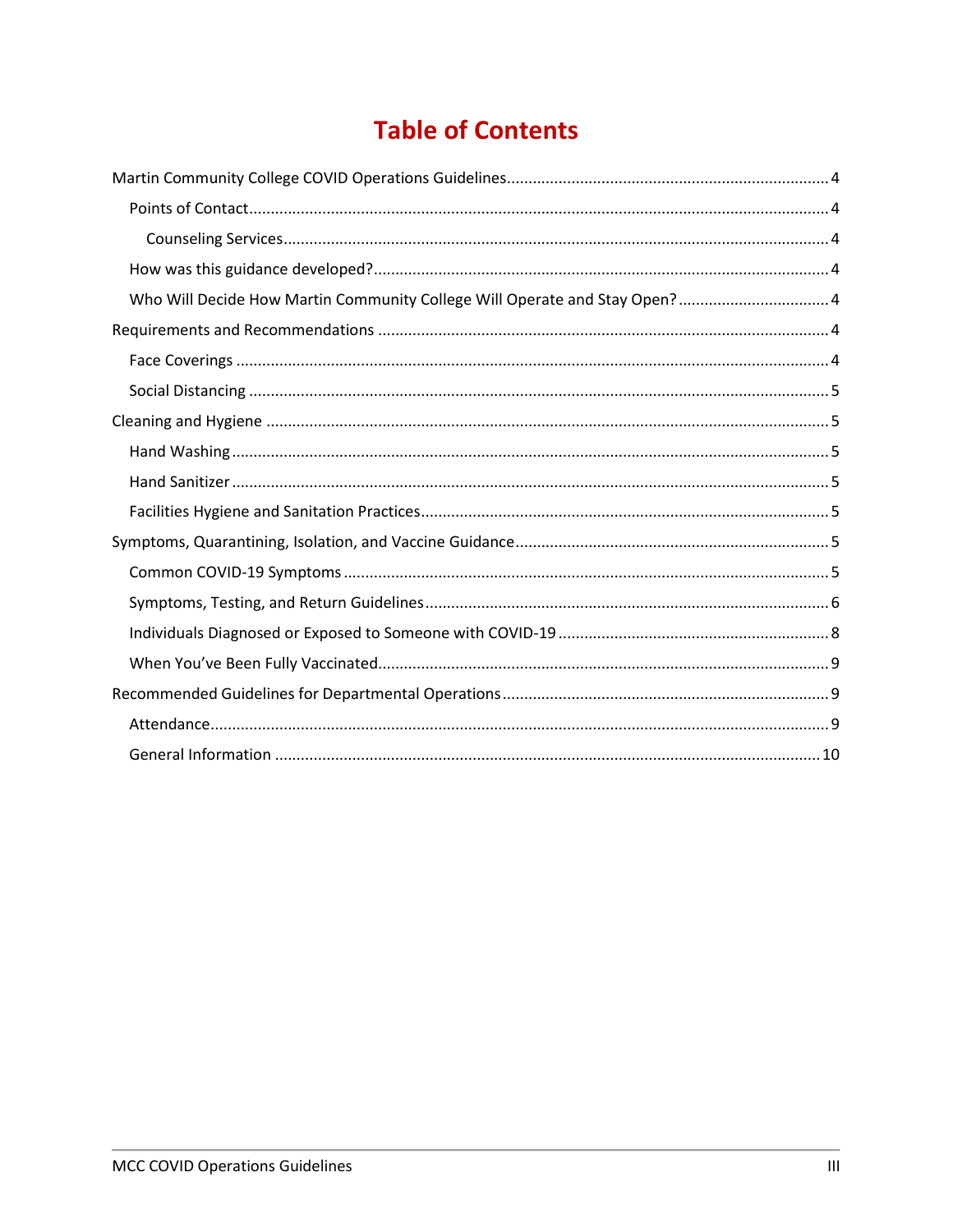# <span id="page-3-0"></span>**Martin Community College COVID Operations Guidelines**

#### <span id="page-3-1"></span>**Points of Contact**

Employees with questions related to COVID-19 are asked to contact the MCC Office of Human Resources and should ask to speak with Director of Human Resources, Morgan Roberson: [mr67256@martincc.edu](mailto:mr67256@martincc.edu) or (252) 789-0224.

Students with general questions should call or text Bebe Major at (252) 217-4273.

Students with questions regarding coursework should contact their instructor.

#### <span id="page-3-2"></span>Counseling Services

MCC recognizes that in this challenging time, there are heightened fears and anxiety among our faculty, staff, and students.

- Students are encouraged to reach out to one of MCC's counselors.
- Faculty and Staff are encouraged to discuss their concerns with their direct supervisor.

#### <span id="page-3-3"></span>**How was this guidance developed?**

On July 1, 2020, President Beddard established a COVID Operations Taskforce (COT) to develop a plan to ensure MCC is operating as safely as possible. The COT has engaged with individuals from across campus to assess needs and challenges of operating in an unprecedented time. The guidance from the COT is built on recommendations from the US Center for Disease Control (CDC), North Carolina Department of Health and Human Services (DHHS), and Martin County Health Department.

#### <span id="page-3-4"></span>**Who Will Decide How Martin Community College Will Operate and Stay Open?**

The Governor's Office and DHHS, in consultation with multiple agencies, issue statewide guidance and recommendations. In conjunction with the recommendations from the Governor's Office, the NC Community College System Office may make additional recommendations regarding system-wide operations.

<span id="page-3-5"></span>MCC Administration will make final decisions based on the recommendations by the local, state, and national officials.

### **Requirements and Recommendations**

#### <span id="page-3-6"></span>**Face Coverings**

Effective March 7, 2022, wearing face coverings, that cover the individual's nose and mouth, are considered **optional** in all MCC Buildings, unless otherwise required due to exposure, quarantining, or post-isolation requirements. Employees, students, and/or patrons may electively wear a face covering if they choose; however, there is no campus wide mandated enforcement of face coverings.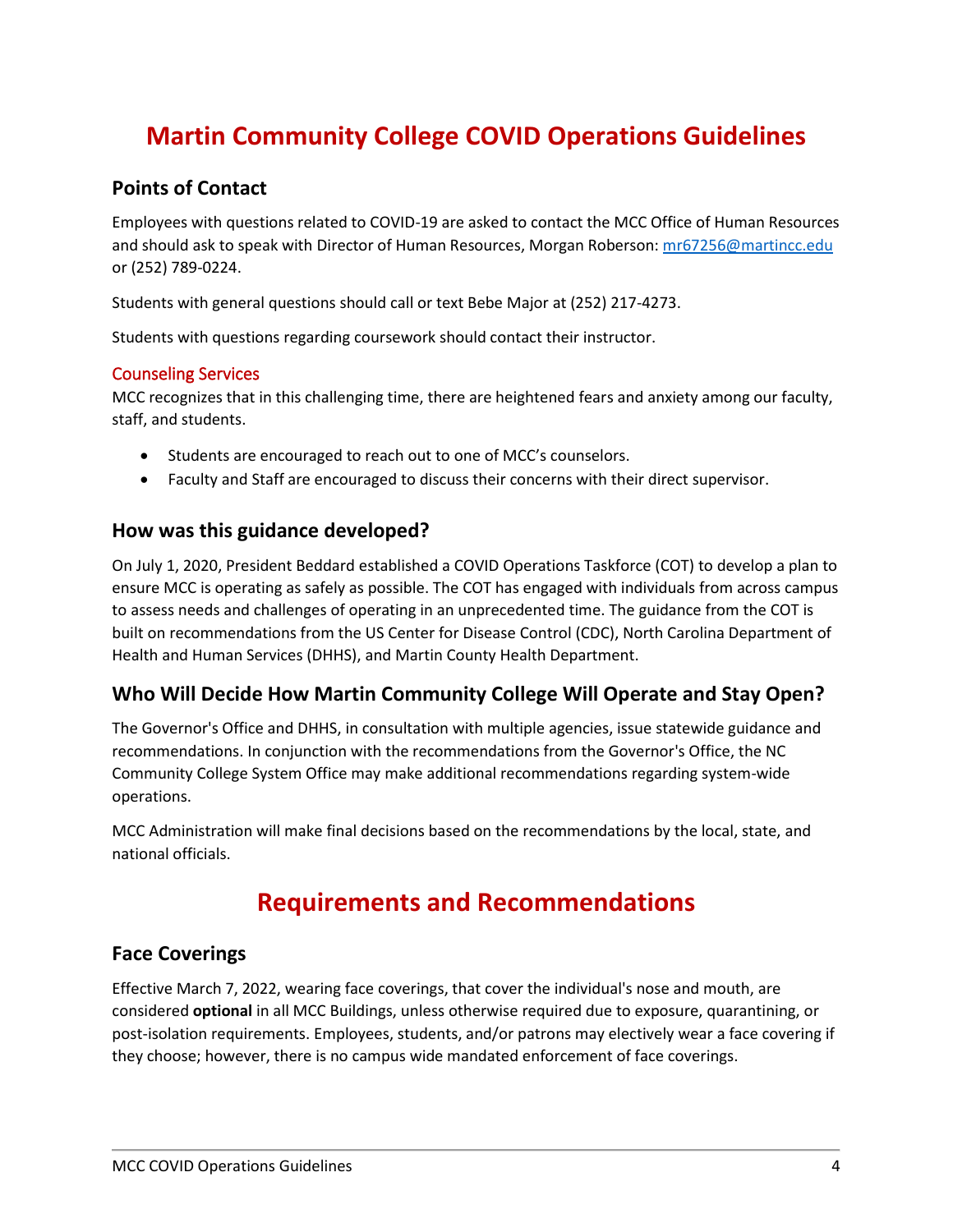Alternative face coverings, such as face shields, may be utilized by individuals with medical conditions that make breathing difficult or as recommended by a health care provider but will be optional at the end users' discretion.

#### <span id="page-4-0"></span>**Social Distancing**

<span id="page-4-1"></span>Social distancing is **encouraged** if and when possible.

# **Cleaning and Hygiene**

#### <span id="page-4-2"></span>**Hand Washing**

Everyone on campus should wash their hands as frequently as possible, with soap and warm water for at least 20 seconds to help reduce the spread of COVID-19. When it is not possible to wash your hands, use one of the hand sanitizer stations located near the entrances to the buildings on campus and in many instructional spaces.

#### <span id="page-4-3"></span>**Hand Sanitizer**

MCC will provide hand sanitizer with at least 60% alcohol. Currently, the dispensers located near the entrances to buildings are filled with a hand sanitizer that is 80% Ethanol, 0.125% Hydrogen Peroxide, and 1.45% Glycerol. Individuals with extremely sensitive skin may choose to provide their own hand sanitizer, which should be at least 60% alcohol.

#### <span id="page-4-4"></span>**Facilities Hygiene and Sanitation Practices**

MCC Facilities Services will clean high touch surfaces that are part of the building, such as sinks, light switches, door handles, and handrails frequently. Items such as desks, keyboards, computer mice, and other equipment are to be cleaned by the individual utilizing the space. Cleaning supplies for labs or classrooms may be requested by contacting Facilities Services: [billy.barber@martincc.edu](mailto:billy.barber@martincc.edu) or calling (252) 789-0303.

# <span id="page-4-5"></span>**Symptoms, Quarantining, Isolation, and Vaccine Guidance**

#### <span id="page-4-6"></span>**Common COVID-19 Symptoms**

Symptoms commonly associated with COVID-19 include:

- Fever or chills
- Cough
- Shortness of breath or difficulty breathing
- New loss of taste or smell
- Congestion or runny nose
- Fatigue
- Muscle or body aches
- Sore throat
- Headache
- Nausea or vomiting
- Diarrhea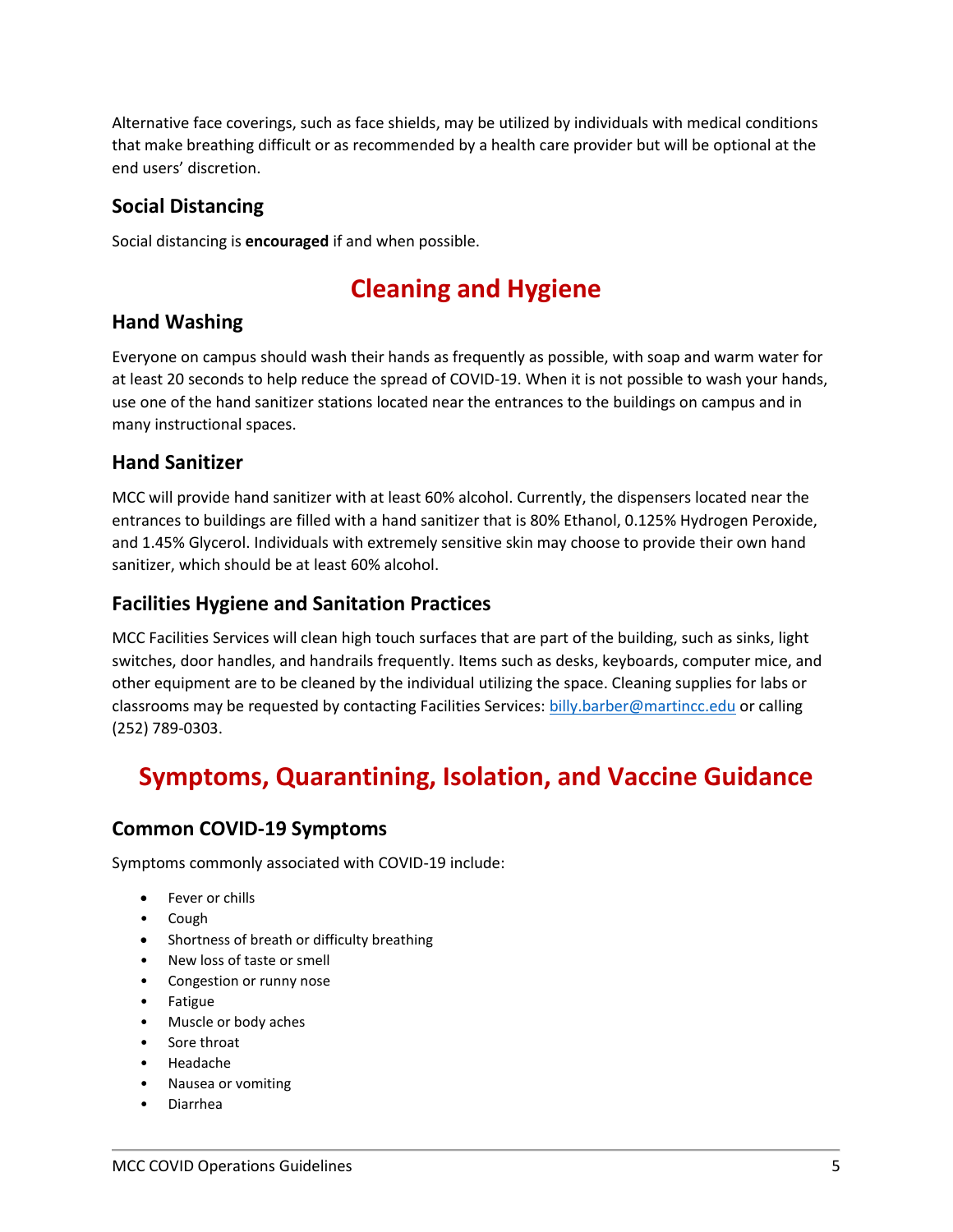This list is not all possible symptoms. Fever is determined by measuring a temperature of 100.4 °F or greater, or feeling warm to the touch, or giving a history of feeling feverish.

Regular screenings for symptoms and ongoing self-monitoring throughout the day can help reduce exposure to COVID-19. Faculty, Staff, and Students are encouraged to self-monitor for symptoms such as fever, cough, or shortness of breath. If an employee develops symptoms during the day, they are required to notify their supervisor and prepare to leave campus. If a student develops symptoms during the day, they should leave campus immediately and email their instructor(s). Students who are exhibiting symptoms will be required to leave the classroom and campus. Also, please call or text the COVID-19 helpline at (252) 217-4273 and leave a name and number and you will receive a return call to discuss appropriate next steps.

#### <span id="page-5-0"></span>**Symptoms, Testing, and Return Guidelines**

Any individual who has been exposed or is having one or more symptoms associated with COVID-19 should contact the assigned MCC staff member and notify them of their situation. If the need of testing for COVID-19 is in question, the individual should contact their health care provider or one of the testing services to determine if testing is appropriate.

| <b>Guidelines</b>                                          |                                                                                                                                                                                                                                                                                   |  |
|------------------------------------------------------------|-----------------------------------------------------------------------------------------------------------------------------------------------------------------------------------------------------------------------------------------------------------------------------------|--|
| <b>Symptoms (Positive with</b><br>Test)                    | Quarantine: If symptomatic<br>recommend testing immediately. If<br>positive follow Isolation/Positive Test<br>Guidance.                                                                                                                                                           |  |
| <b>Symptoms (Without Test)</b>                             | Quarantine: If individual does not take a<br>test quarantine 7 days from the start<br>date of symptoms. Wear a mask for 10<br>days from the start date of symptoms if<br>close contact date is unknown.<br><b>Quarantine: If symptomatic</b><br>recommend testing immediately. If |  |
| <b>Symptoms (Negative with</b><br><b>PCR Test)</b>         | negative, individual is encouraged to<br>contact Healthcare Provider and not<br>return until symptoms have improved.                                                                                                                                                              |  |
| <b>Symptoms (Negative with</b><br>Rapid OR "At Home Test") | <b>Quarantine: If symptomatic</b><br>recommend testing immediately. If<br>negative individual is encouraged to<br>take PCR test. If PCR test is negative,<br>individual is encouraged to contact<br>Healthcare Provider and not return until<br>symptoms have improved.           |  |

#### **Symptoms Guidance**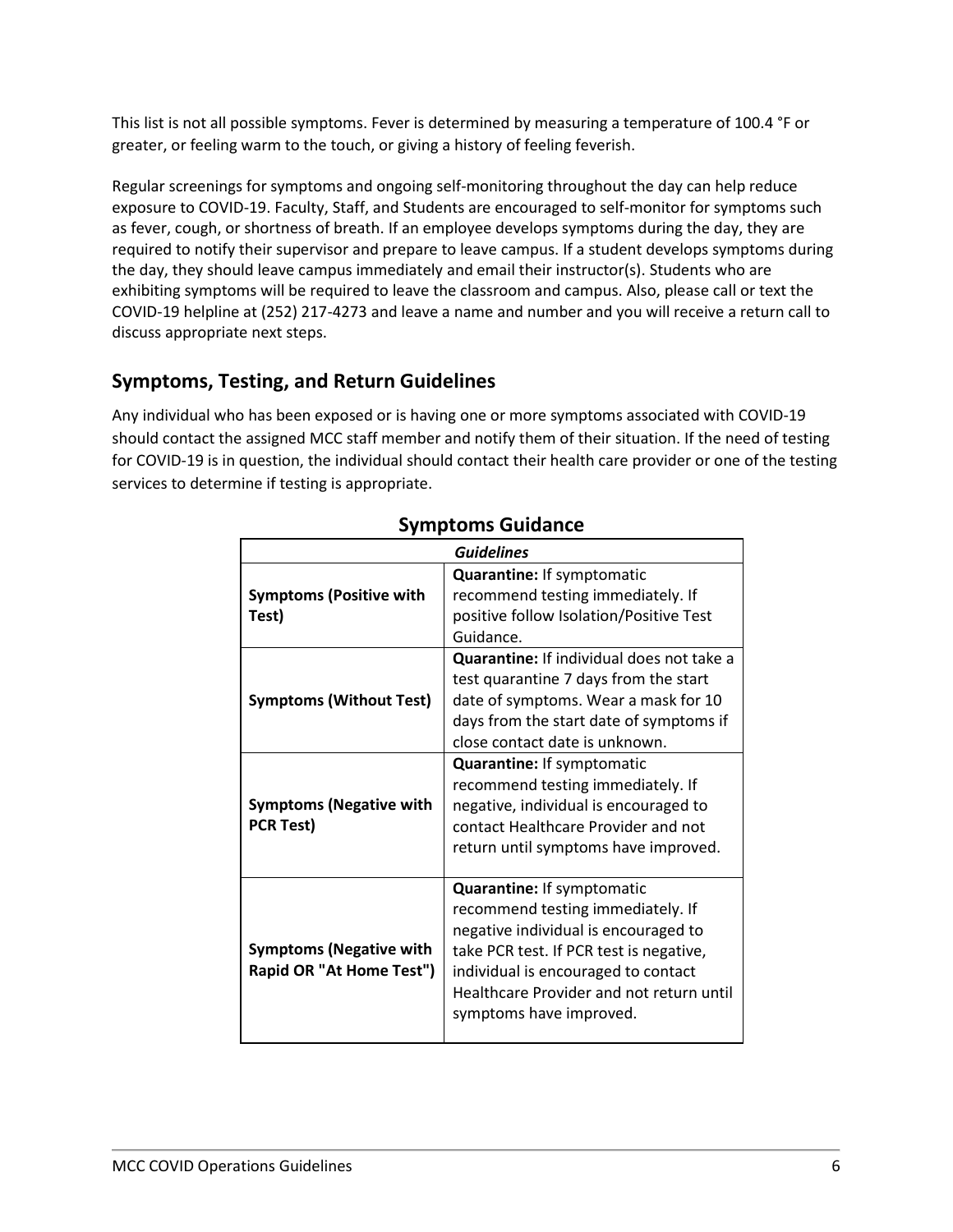| <b>Guidelines</b>                                                                  |                                                                                                                                                      |  |  |
|------------------------------------------------------------------------------------|------------------------------------------------------------------------------------------------------------------------------------------------------|--|--|
| <b>With Test: Exposed (Not</b><br><b>Vaccinated or Not Fully</b><br>Vaccinated)    | <b>Quarantine:</b> Test 5 days following<br>exposure. Wear a mask for 10 days from<br>your last known date of contact with<br>someone with COVID-19. |  |  |
| <b>Without Test: Exposed</b><br>(Not Vaccinated or Not<br><b>Fully Vaccinated)</b> | Quarantine: 7 days from the date of<br>exposure. Wear a mask for 10 days from<br>your last known date of contact with<br>someone with COVID-19.      |  |  |
| <b>Exposed (COVID Positive</b><br>within 90 days)                                  | No quarantine if no symptoms. Wear a<br>mask for 10 days from your last known<br>date of contact with someone with<br>COVID-19.                      |  |  |
| <b>Exposed (Fully</b><br>Vaccinated)                                               | No quarantine if no symptoms. Wear a<br>mask for 10 days from your last known<br>date of contact with someone with<br>COVID-19.                      |  |  |

## **Exposure/Quarantine Guidance**

## **Household Exposure Guidance**

| <b>Guidelines</b>                                                                  |                                                                                                                                                                                                                                     |  |
|------------------------------------------------------------------------------------|-------------------------------------------------------------------------------------------------------------------------------------------------------------------------------------------------------------------------------------|--|
| <b>With Test: Exposed (Not</b><br><b>Vaccinated or Not Fully</b><br>Vaccinated)    | <b>Quarantine:</b> May test 5 days after the<br>isolation period has ended for the<br>COVID positive individual in the<br>household. Wear a mask for 10 days<br>from your last known date of contact<br>with someone with COVID-19. |  |
| <b>Without Test: Exposed</b><br>(Not Vaccinated or Not<br><b>Fully Vaccinated)</b> | Quarantine: 7 days after the isolation<br>period has ended for the COVID positive<br>individual in the household. Wear a<br>mask for 10 days from your last known<br>date of contact with someone with<br>$COVID-19.$               |  |
| <b>Exposed (COVID Positive</b><br>within 90 days)                                  | No quarantine if no symptoms. Wear a<br>mask for 10 days from your last known<br>date of contact with someone with<br>COVID-19.                                                                                                     |  |
| <b>Exposed (Fully</b><br>Vaccinated)                                               | No quarantine if no symptoms. Wear a<br>mask for 10 days from your last known<br>date of contact with someone with<br>COVID-19.                                                                                                     |  |
| Symptoms                                                                           | <b>Quarantine: Follow Symptoms</b><br>Guidance.                                                                                                                                                                                     |  |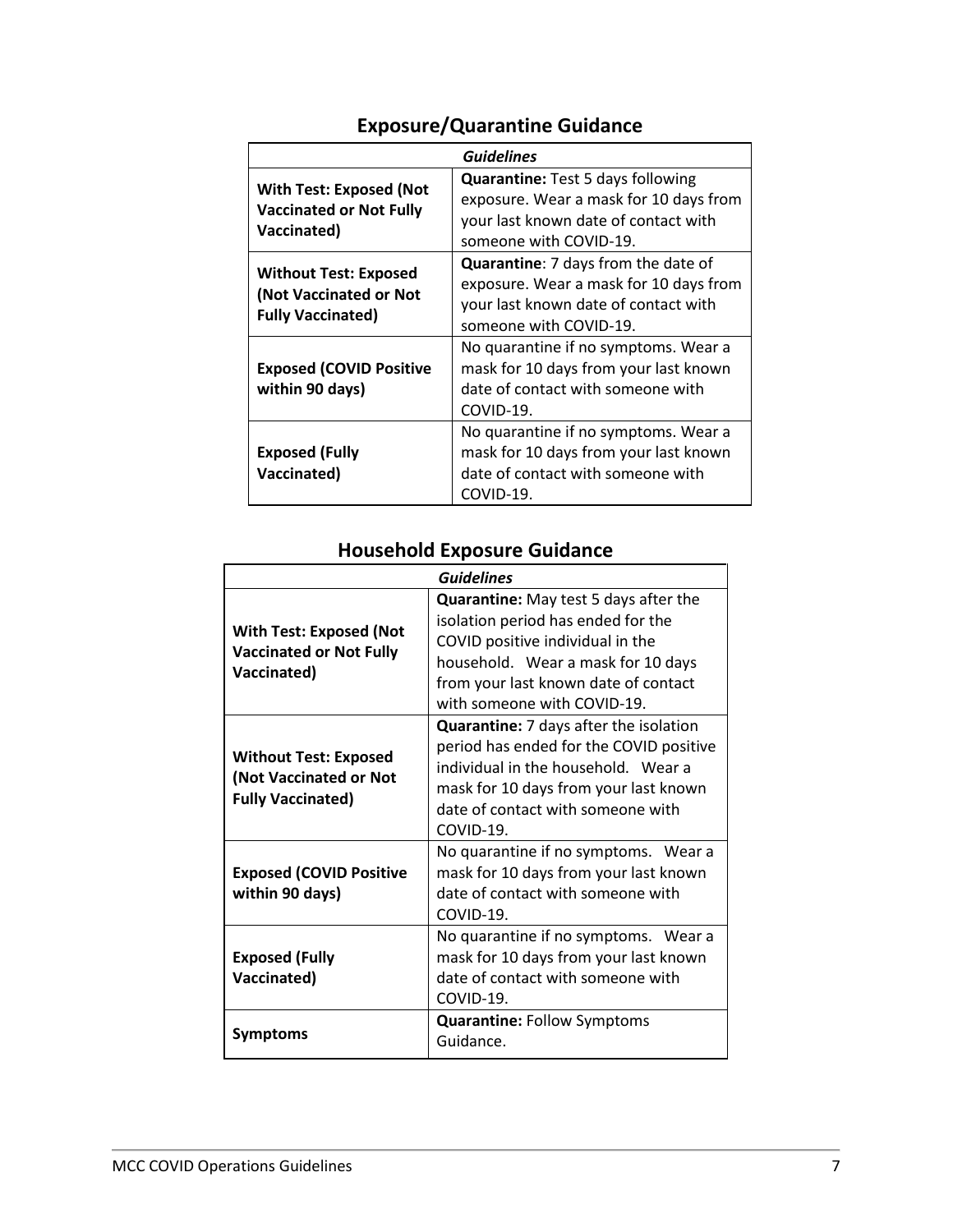| <b>Guidelines</b>  |                                                                                                                                               |  |  |  |
|--------------------|-----------------------------------------------------------------------------------------------------------------------------------------------|--|--|--|
| <b>Symptoms</b>    | Isolate: 7 days from the date of symptoms.<br>Wear a mask for 10 days from start date of<br>symptoms if close contact date is unknown.        |  |  |  |
| <b>No Symptoms</b> | Isolate: 7 days from the date of positive<br>test. Wear a mask for 10 days from date of<br>positive test if close contact date is<br>unknown. |  |  |  |

#### **Isolation/Positive Test Guidance**

#### <span id="page-7-0"></span>**Individuals Diagnosed or Exposed to Someone with COVID-19**

For **students**, text or call the COVID-19 helpline at (252) 217-4273 to speak with Bebe Major. Make sure to provide your name and a phone number to receive phone calls from MCC AND contact your instructors in order to be guided on how you will be able to continue your studies. Privacy will be maintained and appropriate campus notifications and actions will take place.

For **employees**, contact Morgan Roberson: [mr67256@martincc.edu](mailto:mr67256@martincc.edu) or (252) 789-0224. Privacy will be maintained and appropriate campus notifications and actions will take place.

If an employee is notified by a student of a positive COVID diagnosis and/or exposure, the employee should contact Bebe Major, (252) 217-4273, immediately and provide the student information.

If an **instructor or student** in a shared classroom space tests positive for COVID-19, there will be an immediate investigation of circumstances to determine if alternative instructional plans and methods or if quarantining of the class is appropriate. Testing may be encouraged.

If an **employee** in a shared space tests positive for COVID-19, there will be an immediate investigation of circumstances to determine appropriate next steps and if quarantining of other employees will be required; individuals testing positive for COVID-19 must isolate. Testing may be encouraged.

If a person on campus has had a positive test, the college will investigate the circumstances and make a determination about room closure and cleaning.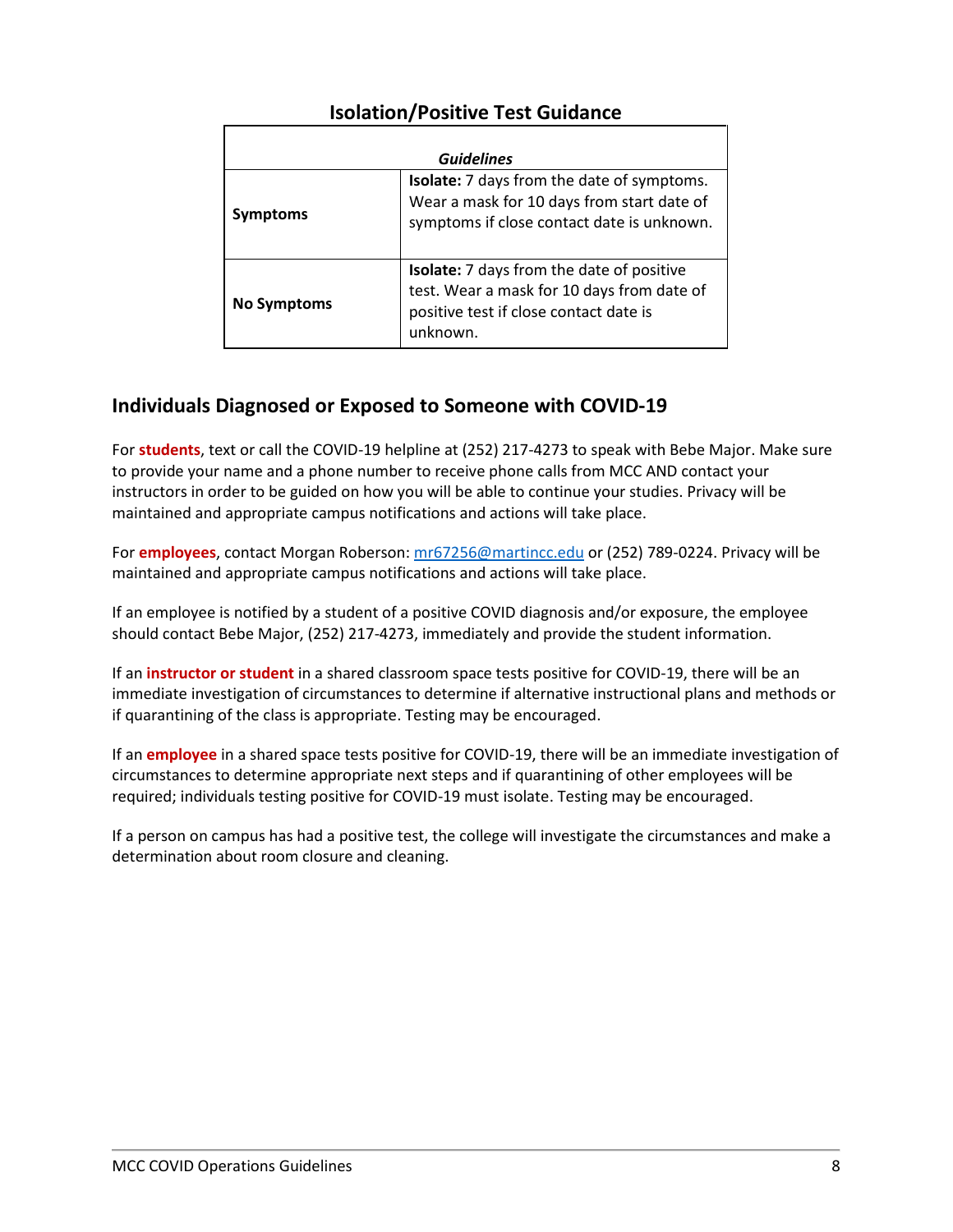#### <span id="page-8-0"></span>**When You've Been Fully Vaccinated**

| <b>Fully Vaccinated Definition</b> |                                                  |                                                                                                                                                                                                                                   |  |  |
|------------------------------------|--------------------------------------------------|-----------------------------------------------------------------------------------------------------------------------------------------------------------------------------------------------------------------------------------|--|--|
| <b>Vaccine Type:</b>               | <b>Primary Dose:</b>                             | <b>Booster:</b>                                                                                                                                                                                                                   |  |  |
| <b>Pfizer-BioNTech</b>             | Two weeks after final dose of<br>primary series. | Must have received booster at least<br>five months after the last dose in their<br>primary series.                                                                                                                                |  |  |
| Moderna                            | Two weeks after final dose of<br>primary series. | Must have received booster at least<br>five months after the last dose in their<br>primary series.                                                                                                                                |  |  |
| Johnson & Johnson's Janssen        | Two weeks after first dose.                      | Must have received the booster dose of<br>either the Pfizer-BioNTech or Moderna<br>(vaccine) at least 2 months after the<br>first dose of the J&J/Janssen COVID-19<br>vaccine. You may get the J&J/Janssen in<br>some situations. |  |  |

The current CDC definition of fully vaccinated is:

The CDC does not consider the showing of symptoms from taking the COVID vaccine as a possibility for transmission of the virus to others; however, the symptoms can be very debilitating. If you are experiencing post COVID-19 vaccination symptoms, please contact your instructor or supervisor to discuss options.

# <span id="page-8-1"></span>**Recommended Guidelines for Departmental Operations**

#### <span id="page-8-2"></span>**Attendance**

Employees and students who have tested positive, been exposed, or are showing symptoms of COVID-19 **are required** to stay home until they meet the guidelines to return.

Faculty should modify attendance policies that enable students who are symptomatic to make up work without penalty.

Employees and students who knowingly come to campus without meeting the criteria to return are subject to disciplinary action.

Full-time faculty and staff are required to work forty (40) hours per week. Any deviation from the normal on-campus work schedule will need to be discussed and approved by the employee's direct supervisor and the area Senior Administrator.

Supervisors and instructors will mandate employees and students to stay home if sick.